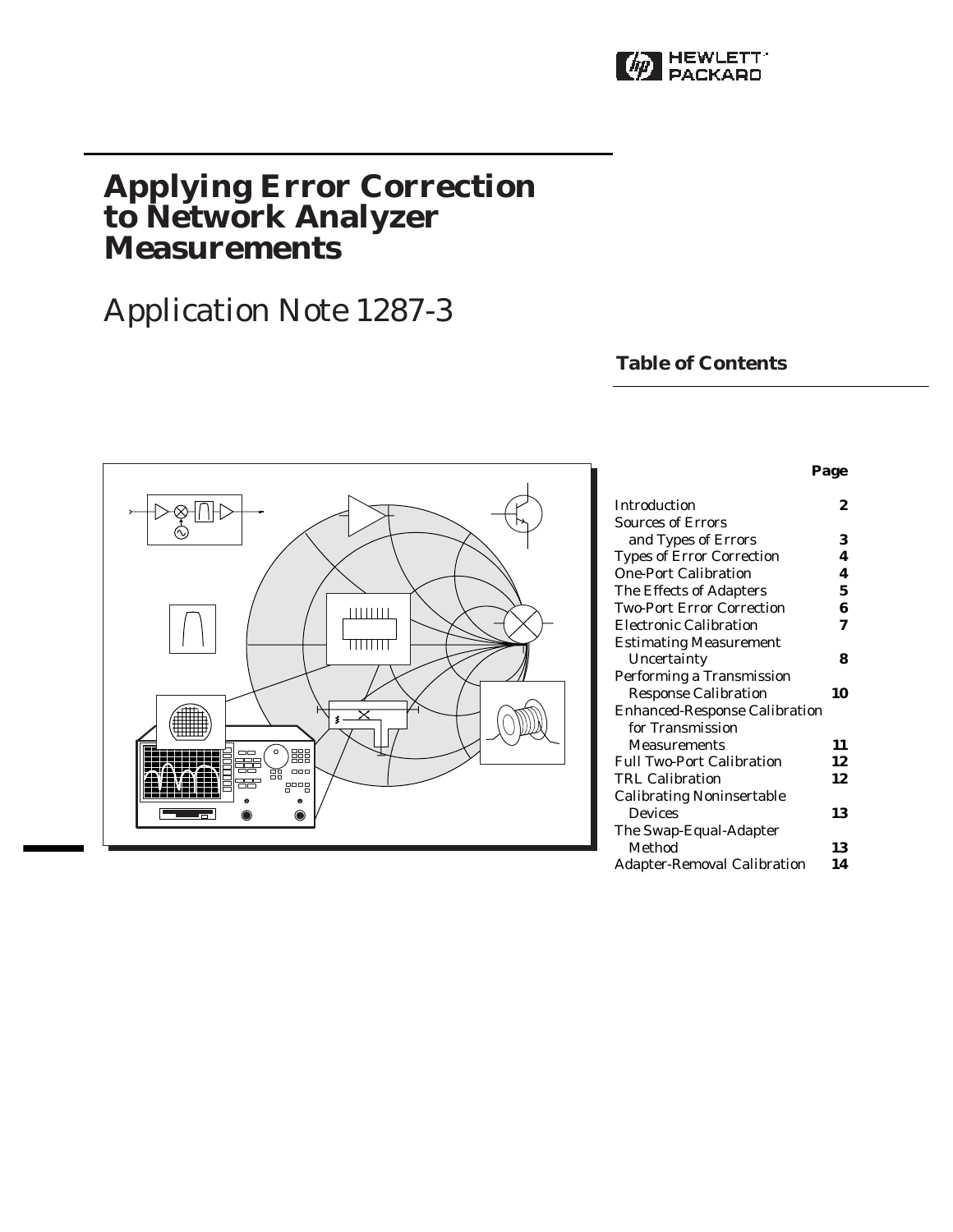Only perfect test equipment would not need correction. Imperfections exist in even the finest test equipment and cause less than ideal measurement results. Some of the factors that contribute to measurement errors are repeatable and predictable over time and temperature and can be removed, while others are random and cannot be removed. The basis of network analyzer error correction is the measurement of known electrical standards, such as a through, open circuit, short circuit, and precision load impedance.

The effect of error correction on displayed data can be dramatic (Figure 1). Without error correction, measurements on a bandpass filter show considerable loss and ripple. The smoother, error-corrected trace produced by a two-port calibration subtracts the effects of systematic errors and better represents the actual performance of the device under test (DUT).

This application note describes several types of calibration procedures, including the popular short-open-load-through (SOLT) calibration technique, and through-reflect-line (TRL). The effectiveness of these procedures will then be demonstrated in the measurement of highfrequency components such as filters. Calibrations will also be shown for those cases requiring coaxial adapters to connect the test equipment, DUT, and calibration standards.

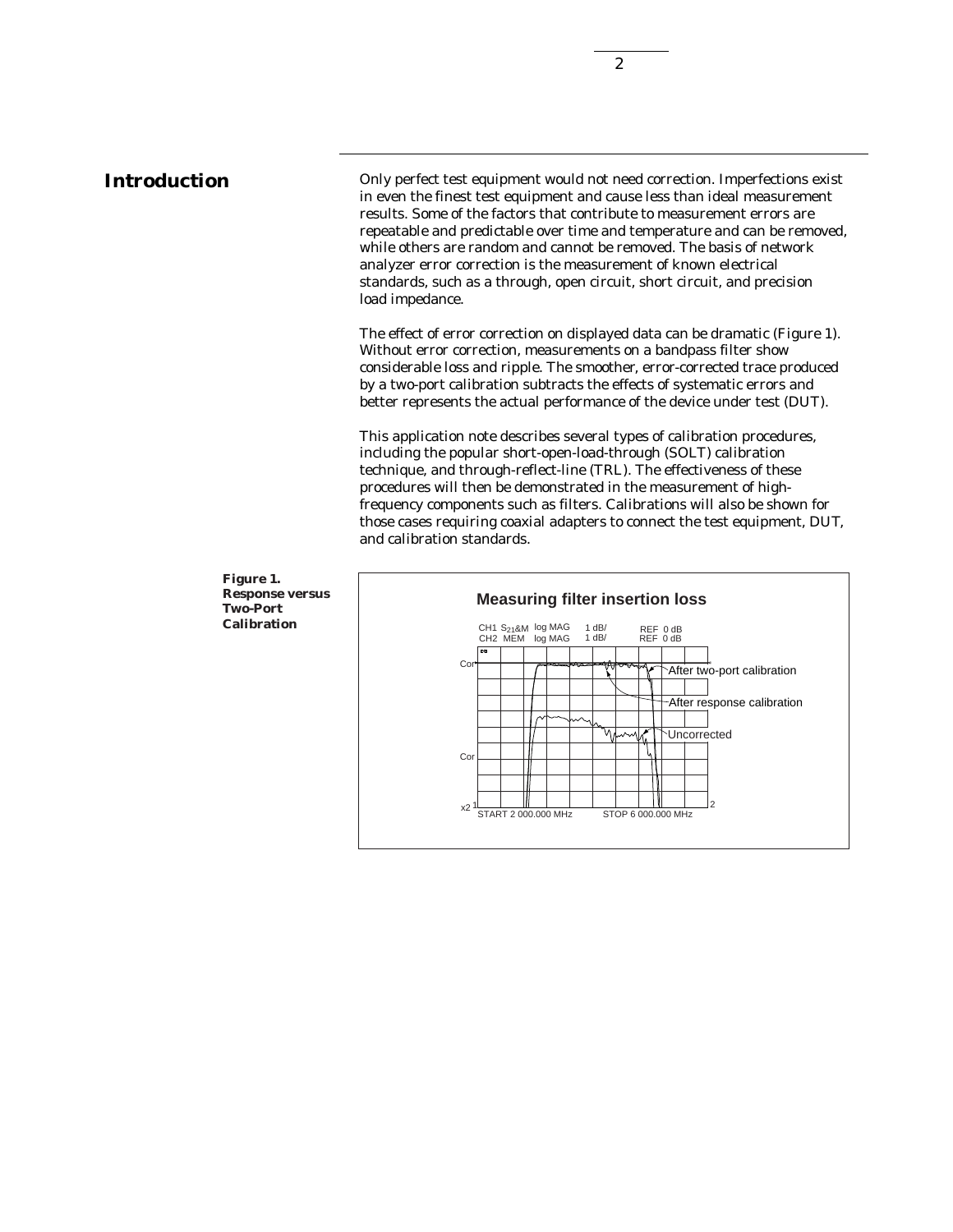# **Sources and Types of Errors**

All measurement systems, including those employing network analyzers, can be plagued by three types of measurement errors:

- Systematic errors
- Random errors
- Drift errors

*Systematic errors* (Figure 2) are caused by imperfections in the test equipment and test setup. If these errors do not vary over time, they can be characterized through calibration and mathematically removed during the measurement process. Systematic errors encountered in network measurements are related to signal leakage, signal reflections, and frequency response. There are six types of systematic errors:

- Directivity and crosstalk errors relating to signal leakage
- Source and load impedance mismatches relating to reflections
- Frequency response errors caused by reflection and transmission tracking within the test receivers

(The full two-port error model includes all six of these terms for the forward direction and the same six (with different data) in the reverse direction, for a total of twelve error terms. This is why two-port calibration is often referred to as twelve-term error correction.)



*Random errors* vary randomly as a function of time. Since they are not predictable, they cannot be removed by calibration. The main contributors to random errors are instrument noise (e.g., sampler noise, and the IF noise floor), switch repeatability, and connector repeatability. When using network analyzers, noise errors can often be reduced by increasing source power, narrowing the IF bandwidth, or by using trace averaging over multiple sweeps.

**Systematic Measurement Errors**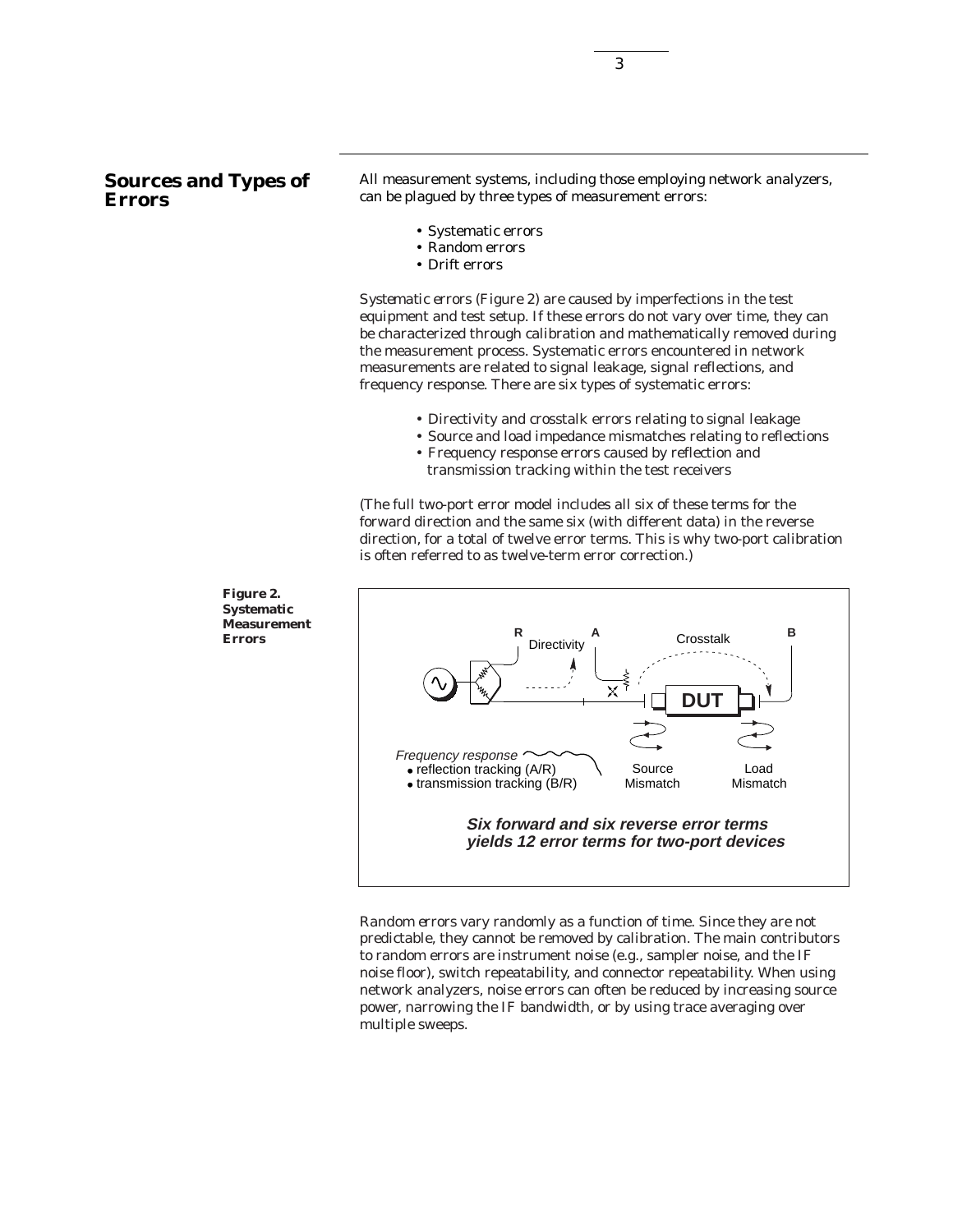A one-port calibration can measure and remove three systematic error terms (directivity, source match, and reflection tracking) from reflection measurements. These three error terms are derived from a general equation which can be solved in terms of three simultaneous equations with three unknowns. To establish these equations, three known calibration standards must be measured, such as an open, a short, and a load (the load value is usually the same as the characteristic impedance of the test system, generally either 50 or 75 ohms). Solving the equations yields the systematic error terms and makes it possible to derive the DUT's variation and can be removed by additional calibration. The rate of drift determines how frequently additional calibrations are needed. However, by constructing a test environment with stable ambient temperature, drift errors can usually be minimized. While test equipment may be specified to operate over a temperature range of  $0^{\circ}$  C to +55 $^{\circ}$  C, a more controlled temperature range such as  $+25^{\circ}$  C  $\pm 5^{\circ}$  C can improve measurement accuracy (and reduce or eliminate the need for periodic recalibrations) by minimizing drift errors. There are two basic types of error correction — response (normalization) corrections, and vector corrections. *Response calibration* is simple to perform, but corrects for only a few of the 12 possible systematic error terms (namely, reflection and transmission tracking). Response calibration is a normalized measurement in which a reference trace is stored in the network analyzer's memory, and the stored trace is divided into measurement data for normalization. A more advanced form of response calibration for reflection measurements, called open/short averaging, is commonly found on scalar analyzers and averages two traces to derive a reference trace. *Vector error correction* is a more thorough method of removing systematic errors. This type of error correction requires a network analyzer capable of measuring (but not necessarily displaying) phase as well as magnitude, and a set of calibration standards with known, precise electrical characteristics. The vector-correction process characterizes systematic error terms by measuring known calibration standards, storing these measurements within the analyzer's memory, and using this data to calculate an error model which is then used to remove the effects of systematic errors from subsequent measurements. This calibration process accounts for all major sources of systematic errors and permits very accurate measurements. However, it requires more standards and more measurements than response calibration. The two main types of vector error correction are the one-port and two-port calibrations. **Types of Error Correction One-Port Calibration**

4

*Drift errors* occur when a test system's performance changes after a calibration has been performed. They are primarily caused by temperature

actual reflection S-parameters.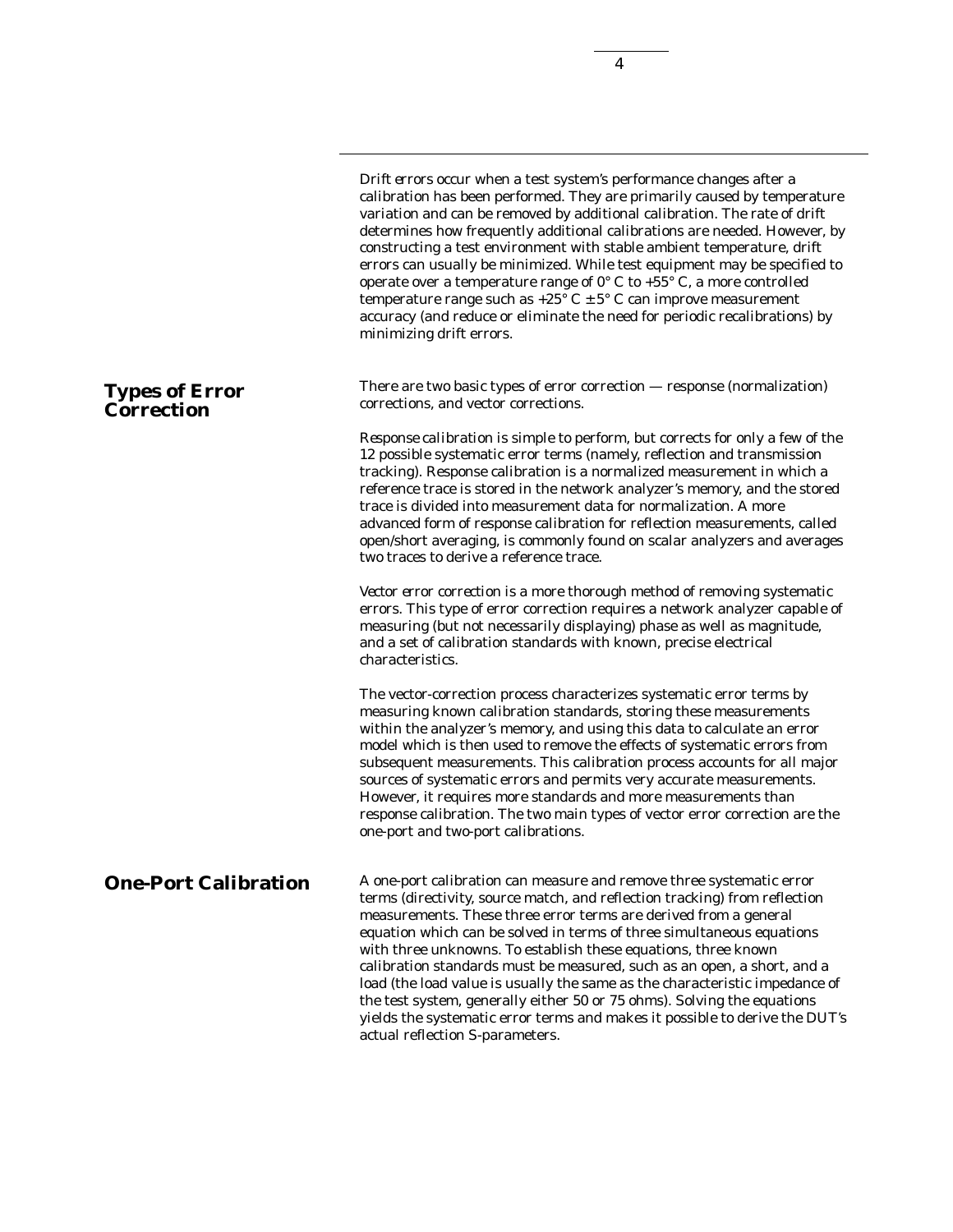When measuring two-port devices, a one-port calibration assumes a good termination on the unused port of the DUT. If this condition is met (by connecting a load standard , for example), the one-port calibration is quite accurate. However, if port two of the DUT is connected to the network analyzer and its reverse isolation is low (for example, filter passbands or low-loss cables), the assumption of a good load termination is often not valid. In this case, two-port error correction can provide significantly better results than one-port correction. An amplifier is a good example of a two-port device in which the load match presented by the network analyzer does not affect measurements of the amplifier's input match, because the reverse isolation of the amplifier allows one-port calibration to be effective.

In Figure 3, a reflection measurement is shown with and without a one-port calibration. Without error correction, the classic ripple pattern appears, which is caused by systematic errors interfering with the test signal. The error-corrected trace is much smoother and better represents the device's actual reflection performance.



**Before and After One-Port Calibration**

**The Effects of Adapters** Ideally, reflection calibrations should be performed with a calibration kit having the same type connectors as the DUT. If adapters are necessary to make connections, the effects of these adapters must then be considered as part of the measurement uncertainty.

> An adapter added to a network analyzer test port after a calibration has been done may cause errors that add to or subtract from the desired signal from the DUT (Figure 4). This error is often ignored, which may not be acceptable. Worst-case effective directivity in this case is the sum of the corrected directivity and the reflection (ρ) of the adapter. An adapter with a VSWR of 1.5:1 for example, will reduce the effective directivity of a test coupler to about 14 dB, even if the coupler itself has infinite directivity. So with an "ideal" load on the output of the adapter, the reflected signal appearing at the coupled port will be only 14 dB less than the reflection from a short or open circuit.

> Stacking multiple adapters compounds the problem. If adapters cannot be avoided, the highest-quality types are always the best choice in order to reduce degradation of system directivity. Error correction can mitigate the effects of adapters on the test port, but the test system will be slightly more susceptible to drift because of degraded raw (uncorrected) directivity.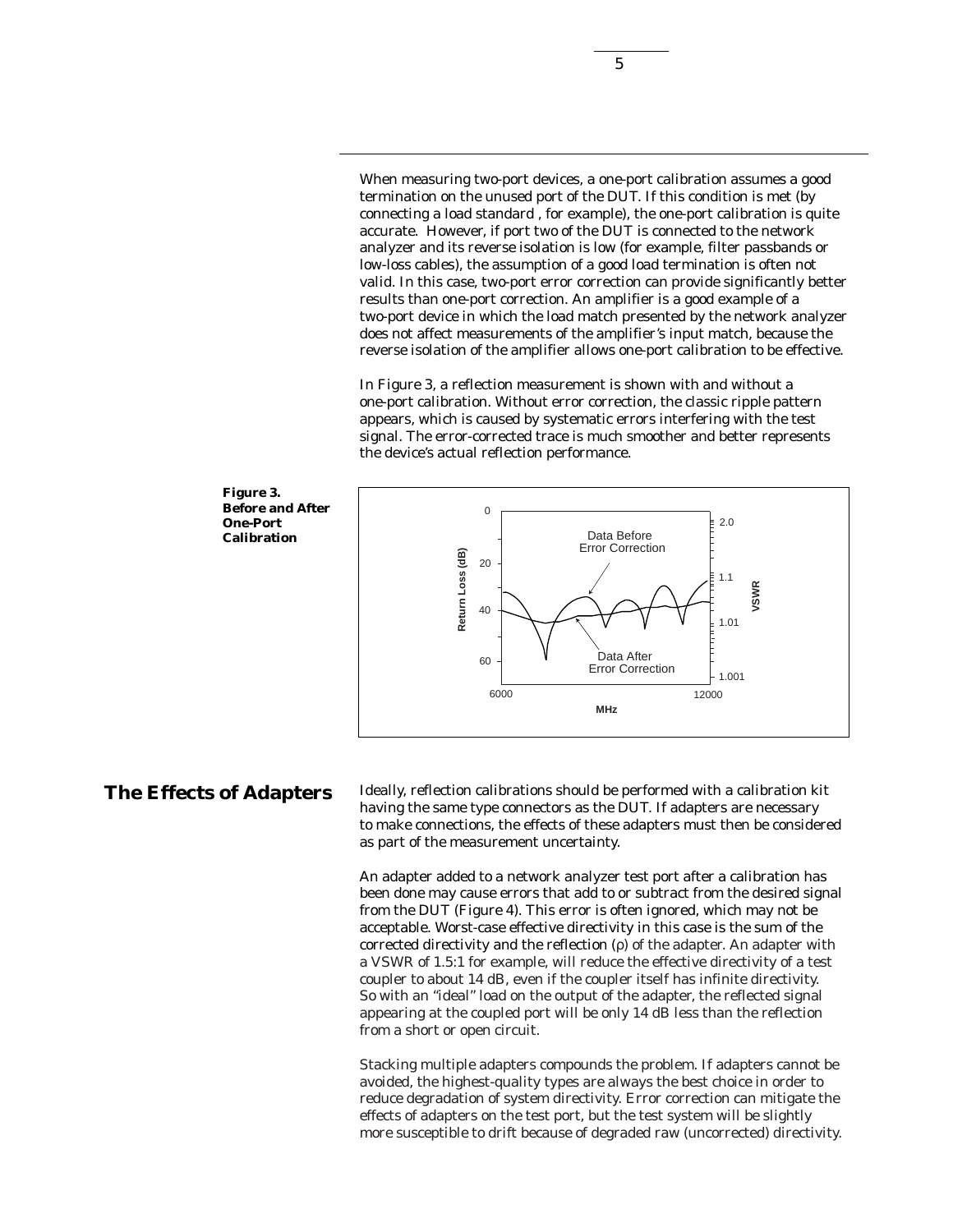

**Two-Port Error Correction**

Two-port error correction yields the most accurate results because it accounts for all of the major sources of systematic error. The error model for a two-port device reveals the four S-parameters measured in the forward and reverse directions (Figure 5).



Once the system error terms have been characterized, the network analyzer utilizes four equations to derive the actual device S-parameters from the measured S-parameters. Because each S-parameter is a function of all four measured S-parameters, a network analyzer must make a forward and reverse test sweep before updating any one S-parameter.

When performing a two-port calibration, the part of the calibration that characterizes crosstalk (isolation) can often be omitted. Crosstalk, which is signal leakage between test ports when no device is present, can be a problem when testing high-isolation devices such as a switch in the open position, and high-dynamic-range devices such as filters with a high level of rejection.

6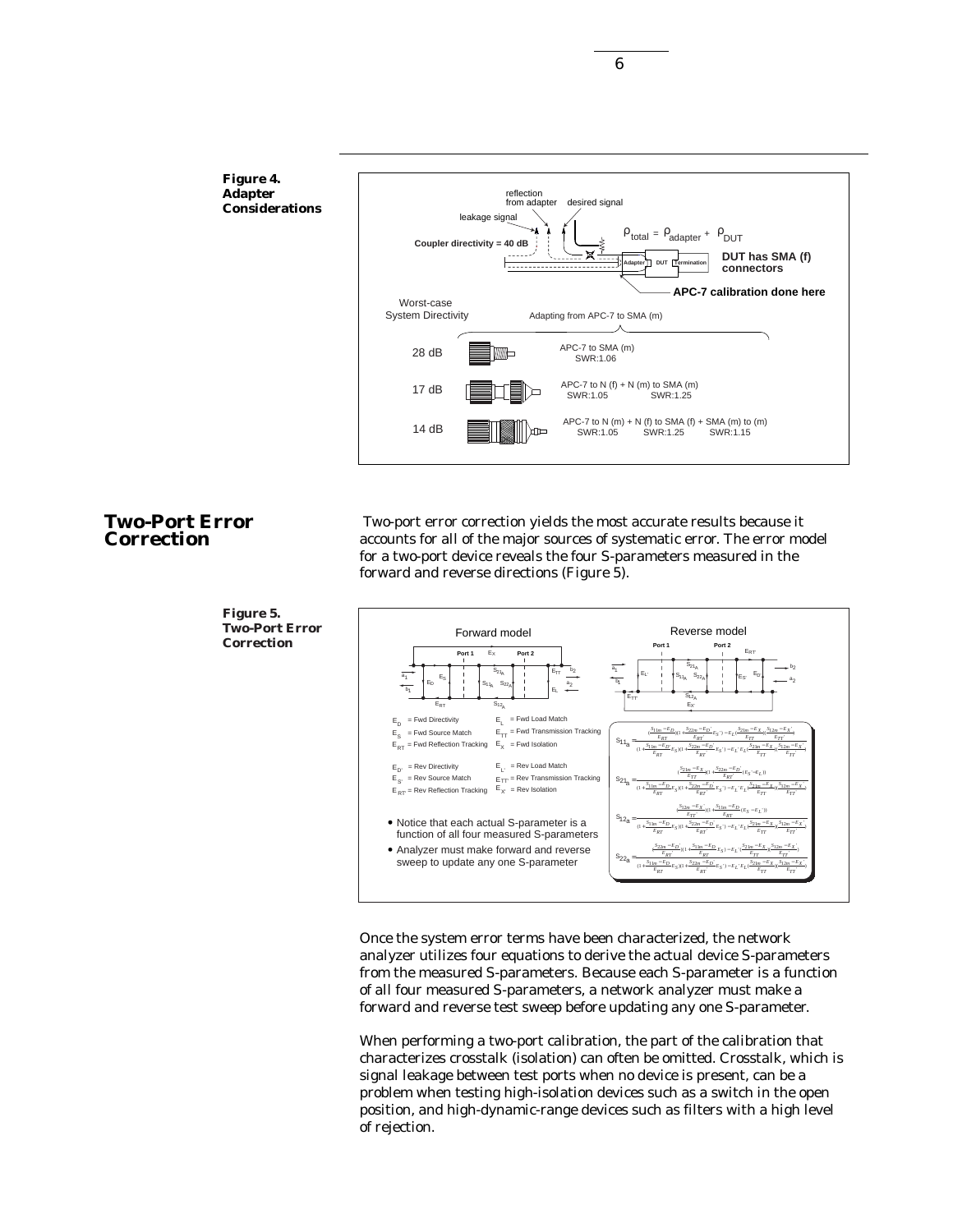Unfortunately, a crosstalk calibration can add noise to the error model because measurements are often made near the analyzer's noise floor. If the isolation calibration is deemed necessary, it should be performed with trace averaging to ensure that the test system's crosstalk is not obscured by noise. In some network analyzers, crosstalk can be minimized by using the alternate sweep mode instead of the chop mode (the chop mode makes measurements on both the reflection (A) and transmission (B) channels at each frequency point, whereas the alternate mode turns off the reflection receiver during the transmission measurement).

The best way to perform an isolation calibration is by placing the devices that will be measured on each test port of the network analyzer, with terminations on the other two device ports. Using this technique, the network analyzer sees the same impedance versus frequency during the isolation calibration as it will during subsequent measurements of the DUT. If this method is impractical (in test fixtures, or if only one DUT is available, for example), than placing a terminated DUT on the source port and a termination on the load port of the network analyzer is the next best alternative (the DUT and termination must be swapped for the reverse measurement). If no DUT is available or if the DUT will be tuned (which will change its port matches), then terminations should be placed on each network analyzer test port for the isolation calibration.

A network analyzer can be used for uncorrected measurements, or with any one of a number of calibration options, including response calibrations and one- or two-port vector calibrations. A summary of these calibrations is shown in Figure 6).



**Figure 6. Errors and Calibration Standards**

**Electronic Calibration** Although Figure 6 shows mechanical calibration standards, Hewlett-Packard offers a solid-state calibration solution which makes two-port calibration fast, easy, and less prone to operator errors. The various impedance states in the calibration modules are switched with PIN-diode or FET switches, so the calibration standards never wear out.

> The calibration modules are characterized at the Hewlett-Packard factory using a TRL-calibrated network analyzer, making the ECal modules transfer standards (rather than direct standards). ECal provides excellent accuracy, with results generally better than SOLT calibration, but somewhat less than a properly-performed TRL calibration.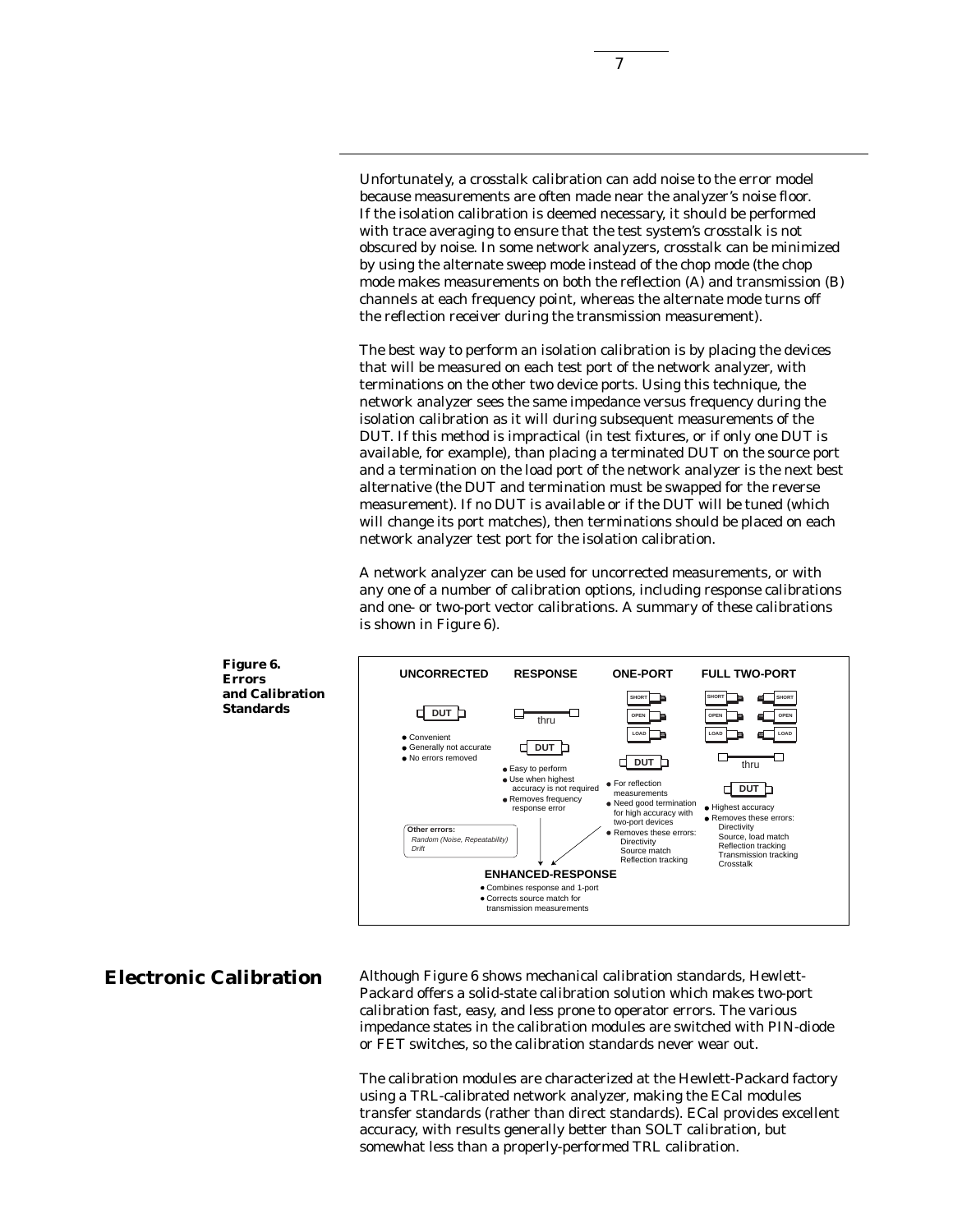# **Estimating Measurement Uncertainty**

**Figure 7. Calibration Summary**

Figure 7 shows which systematic error terms are accounted for when using analyzers with transmission/reflection test sets (HP 8711C family, and the HP 8752C), and S-parameter test sets (HP 8753D, and HP 8720D and HP 8510C families). Some straightforward techniques can be used to determine measurement uncertainty when evaluating two-port devices with a network analyzer based on a transmission/reflection test set. For example, Figure 8 shows measurement of the input match of a filter after a one-port calibration has been performed. The filter has 16 dB of return loss and 1 dB of insertion loss. The raw load match of an HP 8711C network analyzer is specified to be 18 dB (although it's often significantly better than this). The reflection from the test port connected to the filter's output port is attenuated by twice the filter loss — in this case, only 2 dB. This value is not adequate to sufficiently suppress the effects of this error signal, which illustrates why low-loss devices are difficult to measure accurately.

8



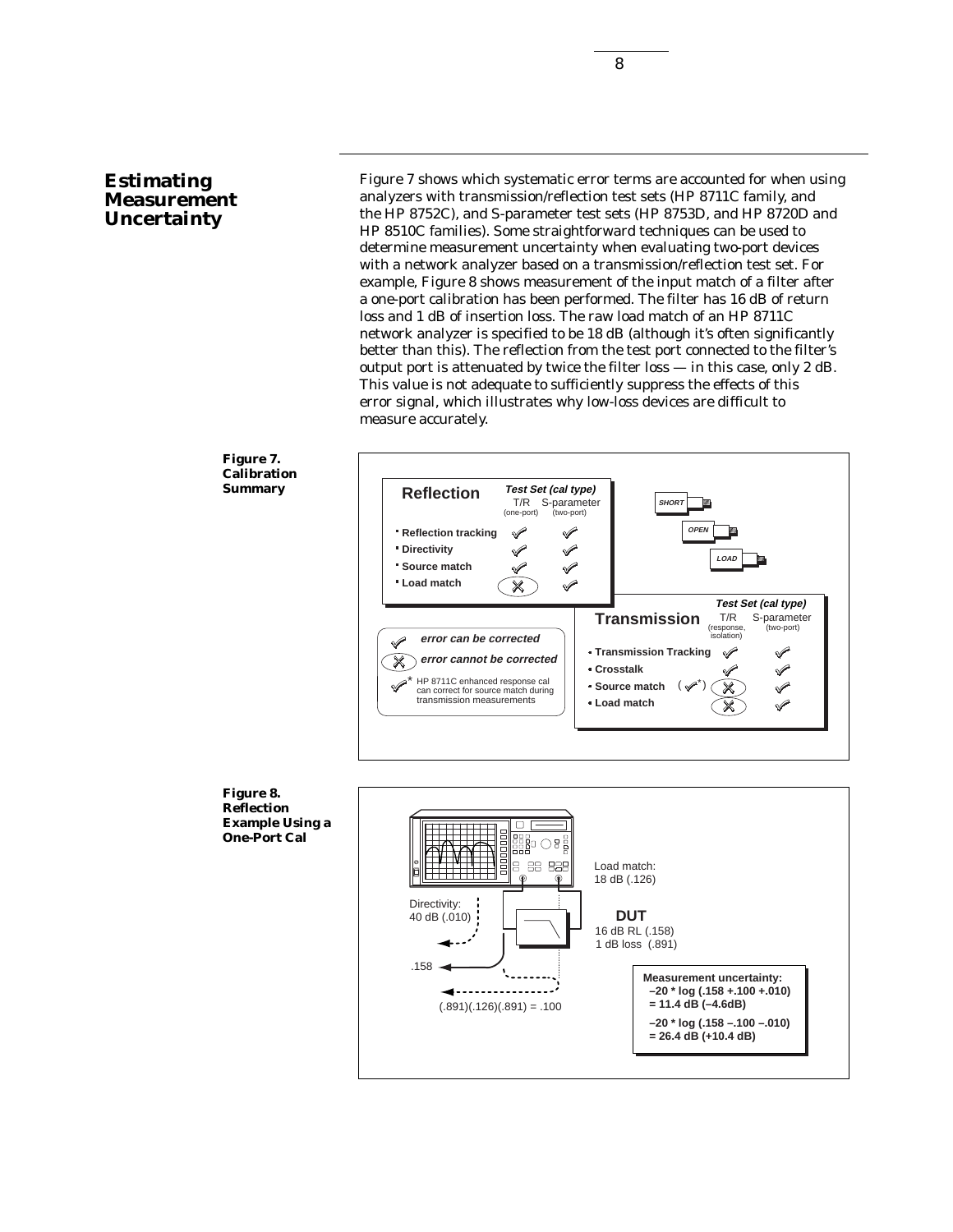To determine the measurement uncertainty of this example, it is necessary to add and subtract the undesired reflection signal (with a reflection coefficient of 0.100) with the signal reflecting from the DUT (0.158) (to be consistent with the next example, we will also include the effect of the directivity error signal). The measured return loss of the 16-dB filter may appear to be anywhere from 11.4 dB to 26.4 dB, allowing too much room for error. In production testing, these errors could easily cause filters which met specification to fail, while filters that actually did not meet specification might pass. In tuning applications, filters could be mistuned as operators try to compensate for the measurement error.

9

When measuring an amplifier with good isolation between output and input (i.e., where the isolation is much greater than the gain), there is much less measurement uncertainty. This is because the reflection caused by the load match is severely attenuated by the product of the amplifier's isolation and gain. To improve measurement uncertainty for a filter, the output of the filter must be disconnected from the analyzer and terminated with a high-quality load, or a high-quality attenuator can be inserted between the filter and port 2 of the analyzer. Both techniques improve the analyzer's effective load match. As an example (Figure 9), if we placed a 10 dB attenuator with a SWR of 1.05 between port 2 of the network analyzer and the filter used in the previous example, our effective load match would improve to 28.6 dB. This value is the combination of a 32.3 dB match from the attenuator and a 38 dB match from the network analyzer (since the error signal travels through the attenuator twice, the analyzer's load match is improved by twice the value of the attenuator). Our worst-case uncertainty is now reduced to +2.5 dB, –1.9 dB, instead of the +10.4 dB, –4.6 dB we had without the 10 dB attenuator. While not as good as what could be achieved with two-port calibration, this level of accuracy may be sufficient for manufacturing applications.

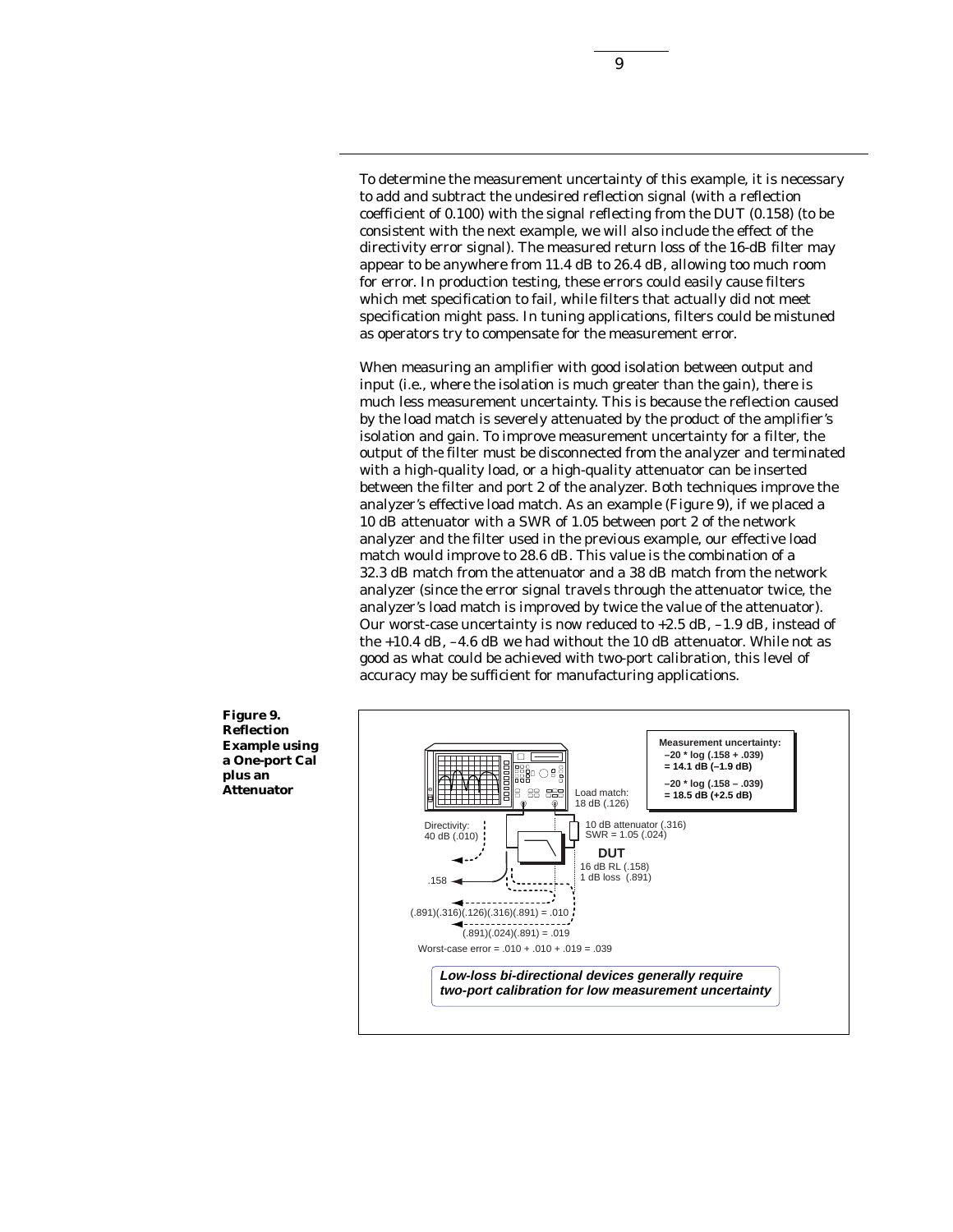Response calibrations offer simplicity, but with some compromise in accuracy. In making a filter transmission measurement using only response calibration, the first step is to make a through connection between the two test ports (with no DUT in place). For this example, test port specifications for the HP 8711C network analyzer will be used (note: the HP 8713C and 8714C have considerably better uncorrected source match than the 8711C). The ripple caused by this amount of mismatch is calculated as ±0.22 dB, and is now present in the reference data (Figure 10). It must be added to the uncertainty when the DUT is measured in order to compute worst-case overall measurement uncertainty.

The same setup and test port specifications for the HP 8711C can be used to determine the measurement uncertainty with the DUT in place. There are three main error signals caused by reflections between the ports of the analyzer and the DUT (Figure 11). Higher-order reflections can be neglected because they are small compared to the three main terms.

One of the error signals passes through the DUT twice, so it is attenuated by twice the insertion loss of the DUT. A worst-case condition occurs when all of the reflected error signals add together in phase  $(0.020 + 0.020 + 1)$  $0.032 = 0.072$ ). In that case, measurement uncertainty is  $+0.60$ /-0.65 dB. Total measurement uncertainty, which must include the 0.22 dB of error incorporated into the calibration measurement, is about ±0.85 dB.

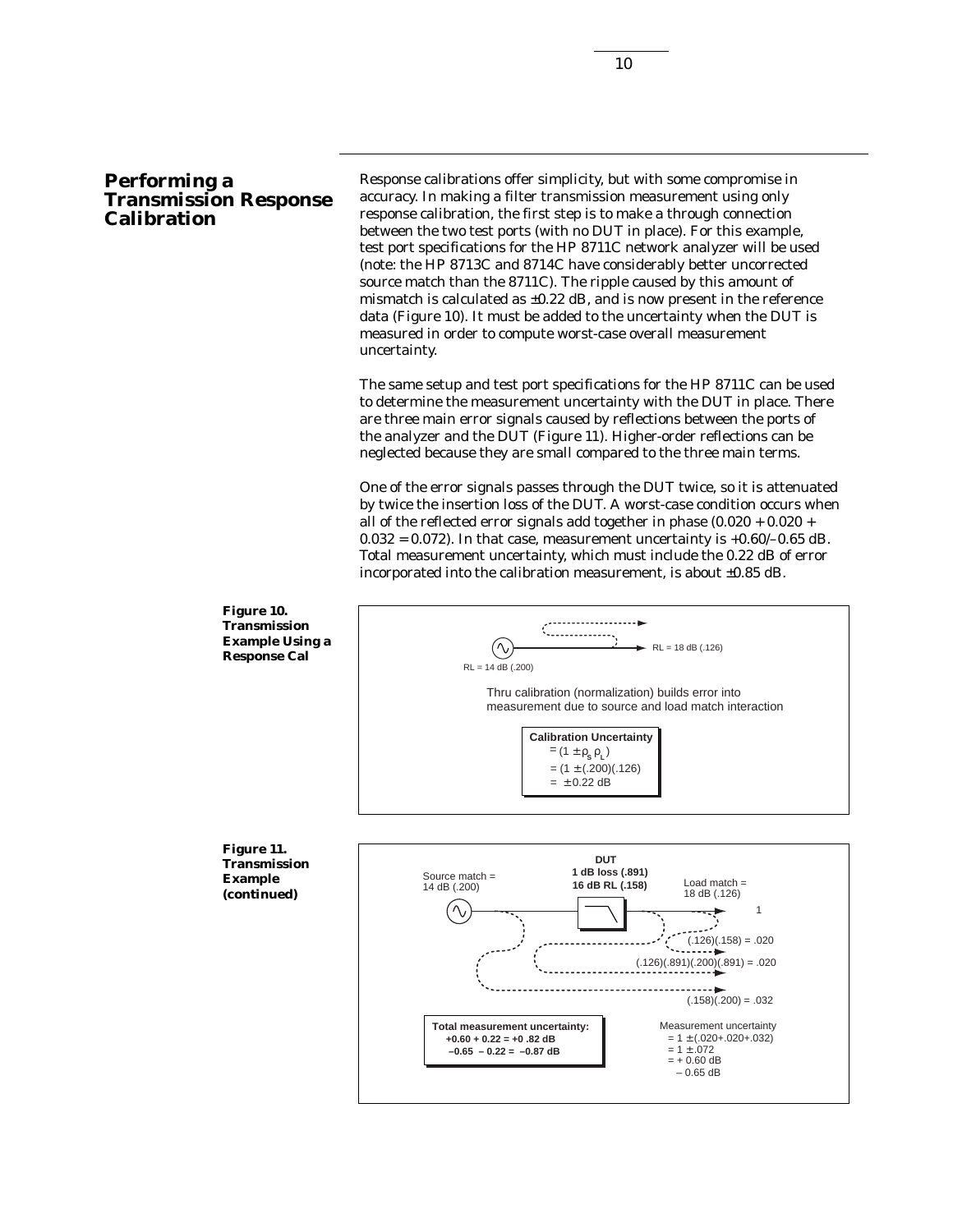Another test example is an amplifier with a port match of 16 dB. The test setup and conditions remain essentially the same as in the first two cases (Figure 12), except now the middle error term is no longer present because of the amplifier's reverse isolation. This reduces the measurement error to about  $\pm 0.45$  dB and the total measurement uncertainty to about  $\pm 0.67$  dB (compared to  $\pm 0.85$  dB for the filter).



**Enhanced-Response**

A new feature of the HP 8711C family of economy network analyzers is their ability to perform an enhanced-response calibration. This calibration requires the measurement of short, open, load, and through standards for transmission measurements. The enhanced-response calibration combines a one-port calibration and a response calibration to allow correction of source match during transmission measurements, something a standard response calibration cannot do.

The enhanced-response calibration (Figure 13) improves the effective source match during transmission measurements to about 35 dB, compared to 14 dB for normal response calibrations with the HP 8711C. This reduces the calibration error from  $\pm 0.22$  dB to  $\pm 0.02$  dB, and greatly reduces the two measurement error terms that involve interaction with the effective source match. The total measurement error is  $\pm 0.24$  dB instead of the previous value of  $\pm 0.85$  dB for a standard response calibration. While not as good as full two-port error correction, this represents a significant improvement over a standard response calibration and may be sufficient for many applications.



# **Calibration for Transmission Measurements**

**Figure 13. Transmission Measurements using the Enhanced-Response Calibration**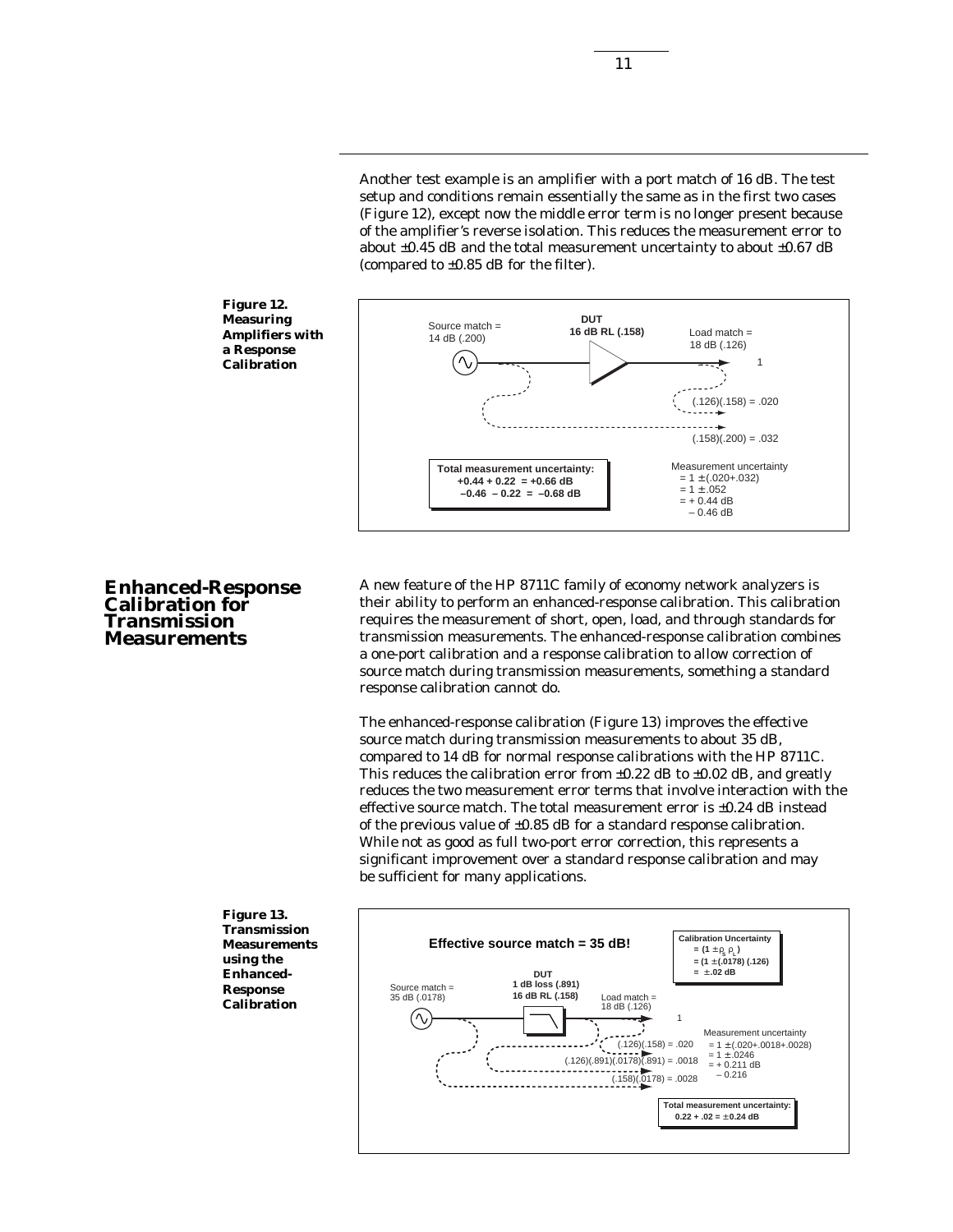In an example that calculates the measurement error after a two-port calibration (Figure 14), the worst-case measurement errors for the filter have been reduced to about  $\pm 0.5$  dB for reflection measurements and  $\pm 0.06$ dB for transmission measurements. Phase errors are similarly small.



**TRL Calibration** Following SOLT in popularity, the next most common form of two-port calibration is called a through-reflect-line (TRL) calibration. It is primarily used in noncoaxial environments, such as testing waveguide, using test fixtures, or making on-wafer measurements with probes. TRL uses the same 12-term error model as a SOLT calibration, although with different calibration standards.

TRL has two variants:

- True TRL calibration, which requires a network analyzer with four receivers
- TRL\* calibration, developed for network analyzers with only three receivers

Other variations of TRL are based on line-reflect-match (LRM) calibration standards or through-reflect-match (TRM) calibration standards.

In differentiating TRL and TRL\*, the latter assumes that the source and load match of a test port are equal — that there is true port-impedance symmetry between forward and reverse measurements. This is only a fair assumption for a three-receiver network analyzer. TRL\* requires 10 measurements to quantify 8 unknowns.

True TRL requires four receivers (two reference receivers plus one each for reflection and transmission) and 14 measurements to solve for 10 unknowns. Both techniques use identical calibration standards. The HP 8720D network analyzer, which is normally equipped with only three samplers, can perform TRL calibrations when outfitted with Option 400 (which adds a fourth sampler).

In noncoaxial applications, TRL achieves better source match and load match corrections than TRL\*, resulting in less measurement error. In coaxial applications, SOLT is usually the preferred calibration technique. While not commonly used, coaxial TRL can provide more accuracy than SOLT, but only if very-high quality coaxial transmission lines (such as beadless airlines) are used.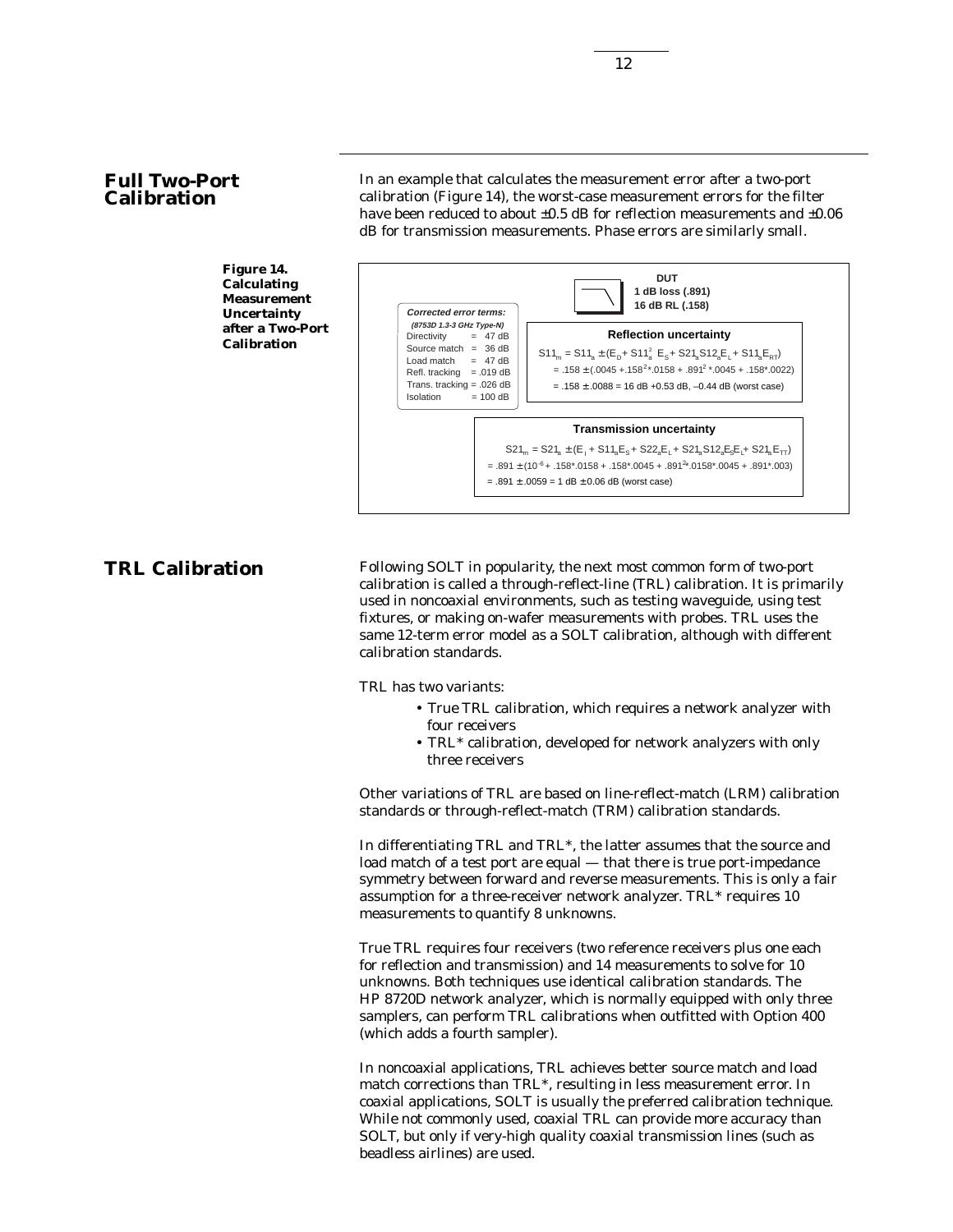## **Calibrating Noninsertable Devices** When performing a through calibration, normally the test ports mate directly. For example, two cables with the appropriate connectors can be joined without a through adapter, resulting in a zero-length through path. An insertable device may substituted for a zero-length through. This device has the same connector type on each port but of the opposite sex, or the same sexless connector on each port, either of which makes connection to the test ports quite simple. A noninsertable device is one that can not be substituted for a zero-length through. It has the same type and sex connectors on each port or a different type of connector on each port, such as waveguide at one end and a coaxial connector on the other end. There are a few calibration choices available for noninsertable devices. The first is to use a characterized through adapter (electrical length and loss specified), which requires modifying the calibration kit definition. This will reduce (but not eliminate) source and load match errors. A high-quality through adapter (with good match) should be used since the match of the adapter cannot be characterized. The swap-equal-adapters method requires the use of two precision matched adapters that are equal in performance but have connectors of different sexes. To be equal, the adapters must have the same match, characteristic impedance, insertion loss, and electrical delay. Many of Hewlett-Packard's calibration kits include matched adapters. The first step in the swap-equal-adapters method is to perform a transmission calibration with the first adapter (Figure 15). Following this, the first adapter is removed and the second adapter is placed on port 2. **Swap-Equal-Adapters Method**

This second adapter then becomes the effective test port. The reflection calibration is then performed on both test ports. Following this, the DUT is measured with the second adapter in place. The errors remaining after calibration are equal to the difference between the two adapters. The technique provides a high level of accuracy, but not quite as high as the more complicated adapter-removal technique.

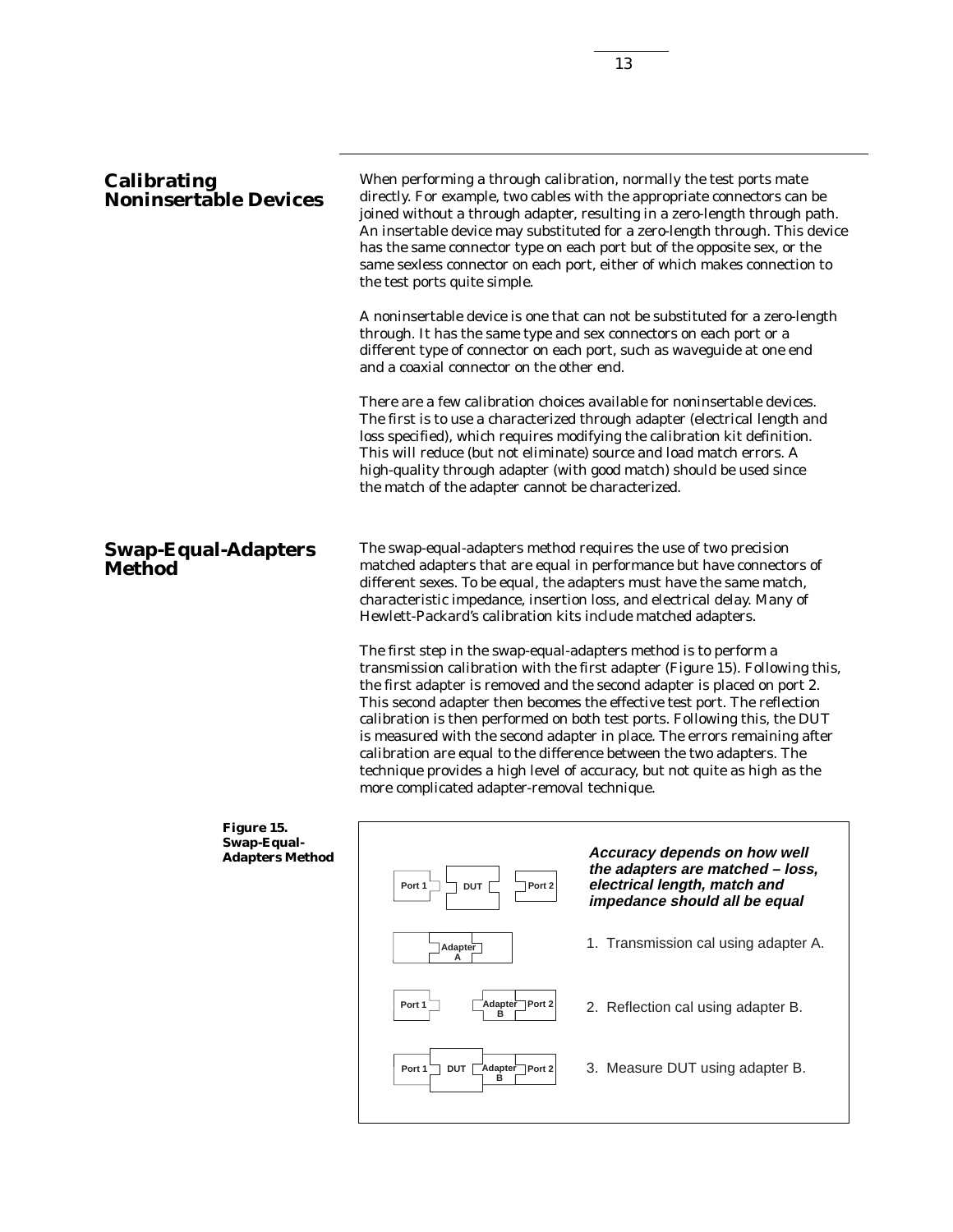# **Adapter-Removal Calibration**

Adapter-removal calibration provides the most complete and accurate calibration procedure for noninsertable devices (Figure 16). This method uses a calibration adapter that has the same connectors as the noninsertable DUT. The electrical length of the adapter must be specified within one-quarter wavelength at each calibration frequency. Type N, 3.5-mm, and 2.4-mm calibration kits for the HP 8510 network analyzer contain adapters specified for this purpose.

Two full two-port calibrations are needed for an adapter-removal calibration. In the first calibration, the precision calibration adapter is placed on the analyzer's port 2 and the test results are saved into a calibration set. In the second calibration, the precision calibration adapter is placed on the analyzer's port 1 and the test data is saved into a second calibration set.

Pressing the adapter-removal calibration softkey causes the network analyzer to use the two sets of calibration data to generate a new set of error coefficients that remove the effects of the calibration adapter. At this point, the adapter can be removed and the vector analyzer is ready to measure the DUT.

#### **Figure 16. Adapter-Removal Calibration**

- Uses adapter with same connectors as DUT
	- Adapter's electrical length must be specified within 1/4 wavelength
	- adapters supplied with HP type-N, 3.5mm, and 2.4mm cal kits are already defined for other adapters, measure electrical length and modify cal-kit definition
- Calibration is very accurate and traceable
- See Product Note 8510-13 for more details



# **Suggested Reading**

*Understanding the Fundamental Principles of Vector Network Analysis*, Hewlett-Packard Application Note 1287-1.

*Exploring the Architectures of Network Analyzers*, Hewlett-Packard Application Note 1287-2.

*Network Analyzer Measurements: Filter and Amplifier Examples*, Hewlett-Packard Application Note 1287-4.

*Specifying Calibration Standards for the HP 8510 Network Analyzer*, Hewlett-Packard Product Note 8510-5A.

*Applying the HP 8510 TRL Calibration for Non-Coaxial Measurements*, Hewlett-Packard Product Note 8510-8A.